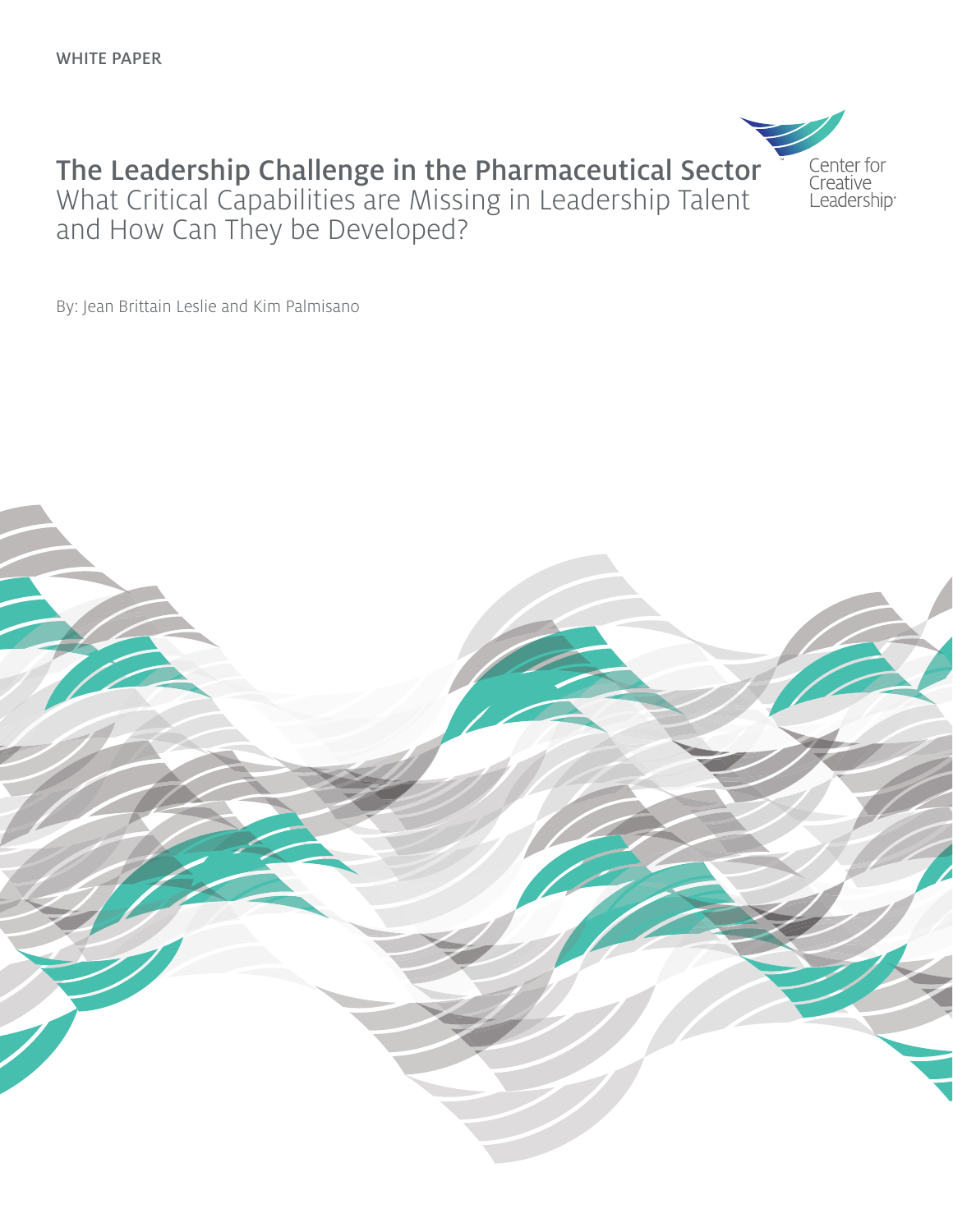

## **Contents**

| Introduction: The Challenges                   | 1  |
|------------------------------------------------|----|
| Critical Leadership Competencies               | 4  |
| Current Strengths                              | 5  |
| Potential Pitfalls                             | 6  |
| Solutions: Investing in Leadership Development | 8  |
| Leadership Development Solutions from CCL      | 12 |
| Conclusion                                     | 14 |
| About the Research                             | 14 |
| Resources                                      | 15 |
| About the Authors                              | 17 |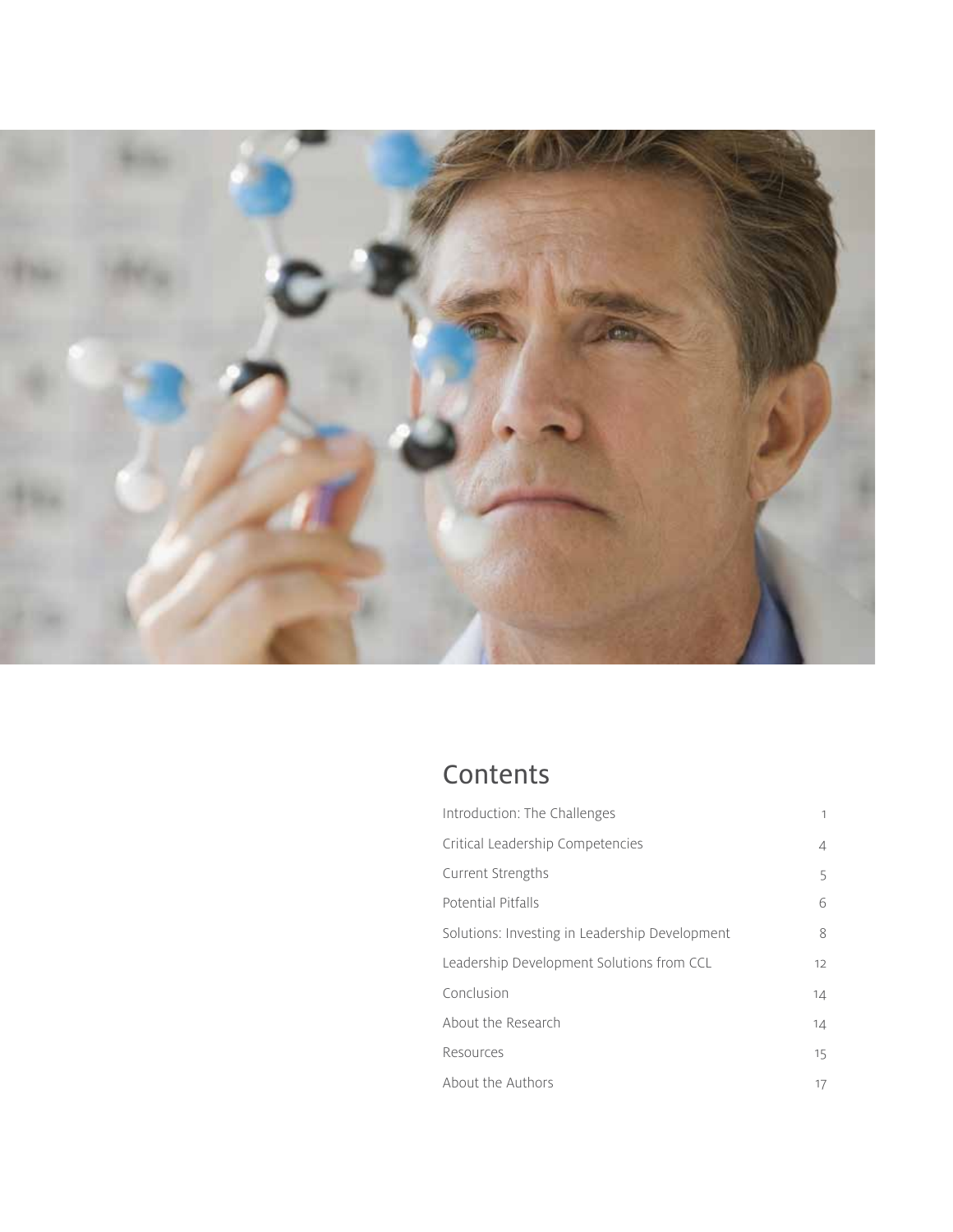# Introduction: The Challenges

Pharmaceutical companies face complex issues that grow more challenging by the day. Healthcare reform and changes in technology, government policy, and consumer expectations are revolutionizing relationships with key stakeholders and impacting operations in unforeseen ways.

Globalization is presenting its own set of challenges that span multiple levels of most pharmaceutical organizations—from marketing to regulatory. Add to the mix the "patent cliff," a sagging economy, shrinking R&D budgets and lackluster sales pipelines and you have a recipe that would challenge even the most seasoned leadership team.

Most experts believe that companies who succeed in the face of such challenges will do so by placing a renewed emphasis on innovation. Moreover, they will **adapt effectively in the face of change and uncertainty and will position themselves as a vital partner in the healthcare delivery chain.**

One of the most crucial questions facing the industry, though, is what leadership skills companies will need to navigate this complex and changing landscape—and how current pharmaceutical leaders stack up.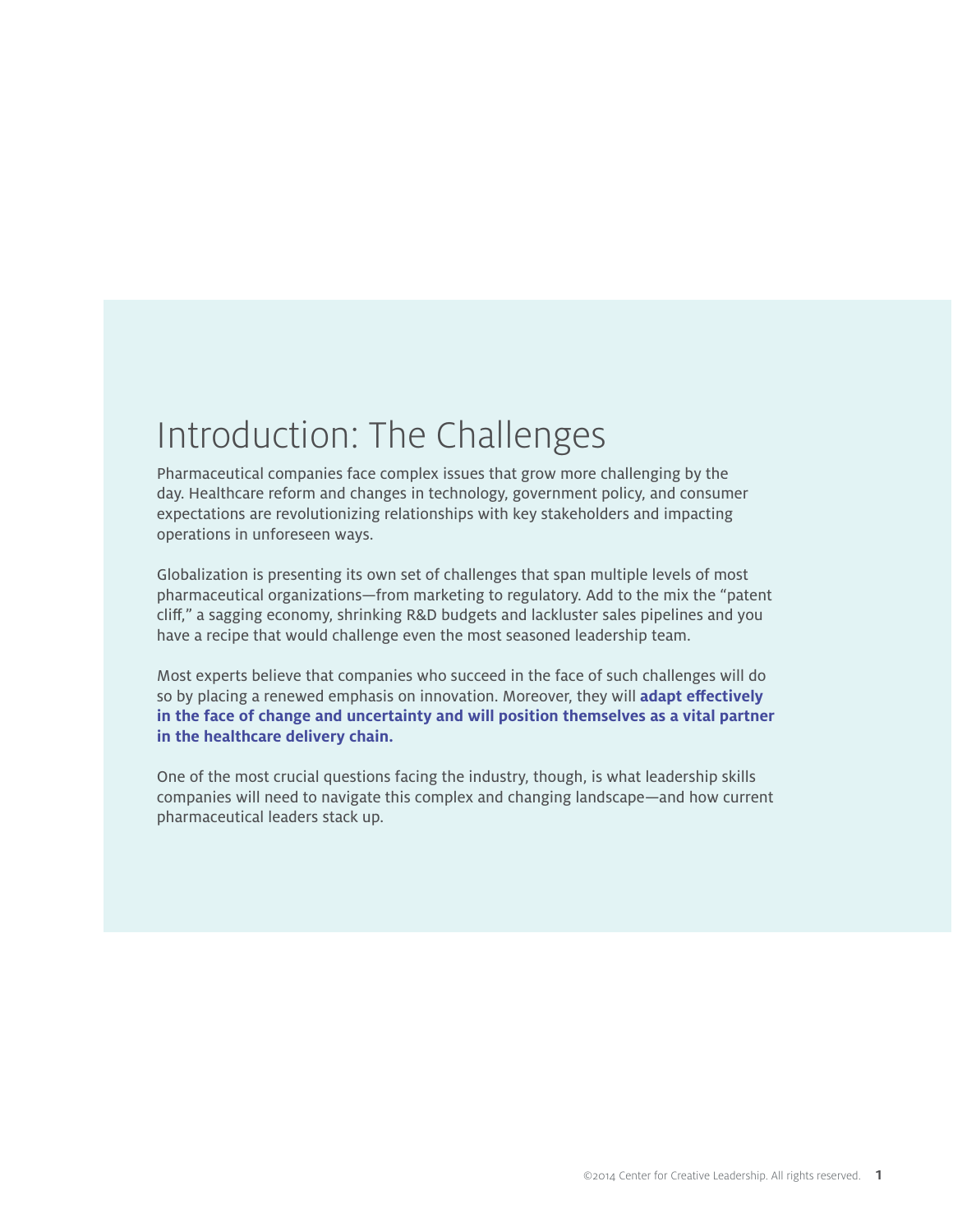To shed light on the issue, the Center for Creative Leadership (CCL®) conducted a study to address three key questions:

- 1. What leadership competencies are most critical for success in pharmaceutical organizations?
- 2. How strong are current pharma leaders in the competencies most critical to success?
- 3. What potential pitfalls lie ahead?

To conduct our study, we used data from Benchmarks®—CCL's flagship 360-degree assessment. Based on years of Center research with thousands of leaders around the world, Benchmarks uses ninety-four behavioral questions to measure how each leader stacks up against the sixteen competencies that studies show are most vital to effective leadership.

# Critical Leadership Competencies

**Strategic perspective.** Understands the viewpoint of higher management and effectively analyzes complex problems.

**Being a quick study.** Quickly masters new technical and business knowledge.

**Decisiveness.** Prefers quick and approximate actions in many management situations.

**Change management.** Uses effective strategies to facilitate organizational change initiatives and to overcome resistance to change.

**Leading employees.** Attracts, motivates and develops employees.

**Confronting problem employees.** Acts decisively and with fairness when dealing with problem employees.

**Participative management.** Involves others, listens and builds commitment.

**Building collaborative relationships.** Builds productive working relationships with coworkers and external parties.

**Compassion and sensitivity.** Shows genuine interest in others and sensitivity to employee needs.

**Putting people at ease.** Displays warmth and a good sense of humor.

**Respect for differences.** Values people of different backgrounds, cultures, or demographics.

**Taking initiative.** Takes charge and capitalizes on opportunities.

**Composure.** Demonstrates self-control in difficult situations.

**Balance between personal and work life.** Balances work priorities with personal life.

**Self-awareness.** Has an accurate picture of strengths and weaknesses and is willing to improve.

**Career management.** Uses effective careermanagement tactics, including mentoring, professional relationships and feedback channels.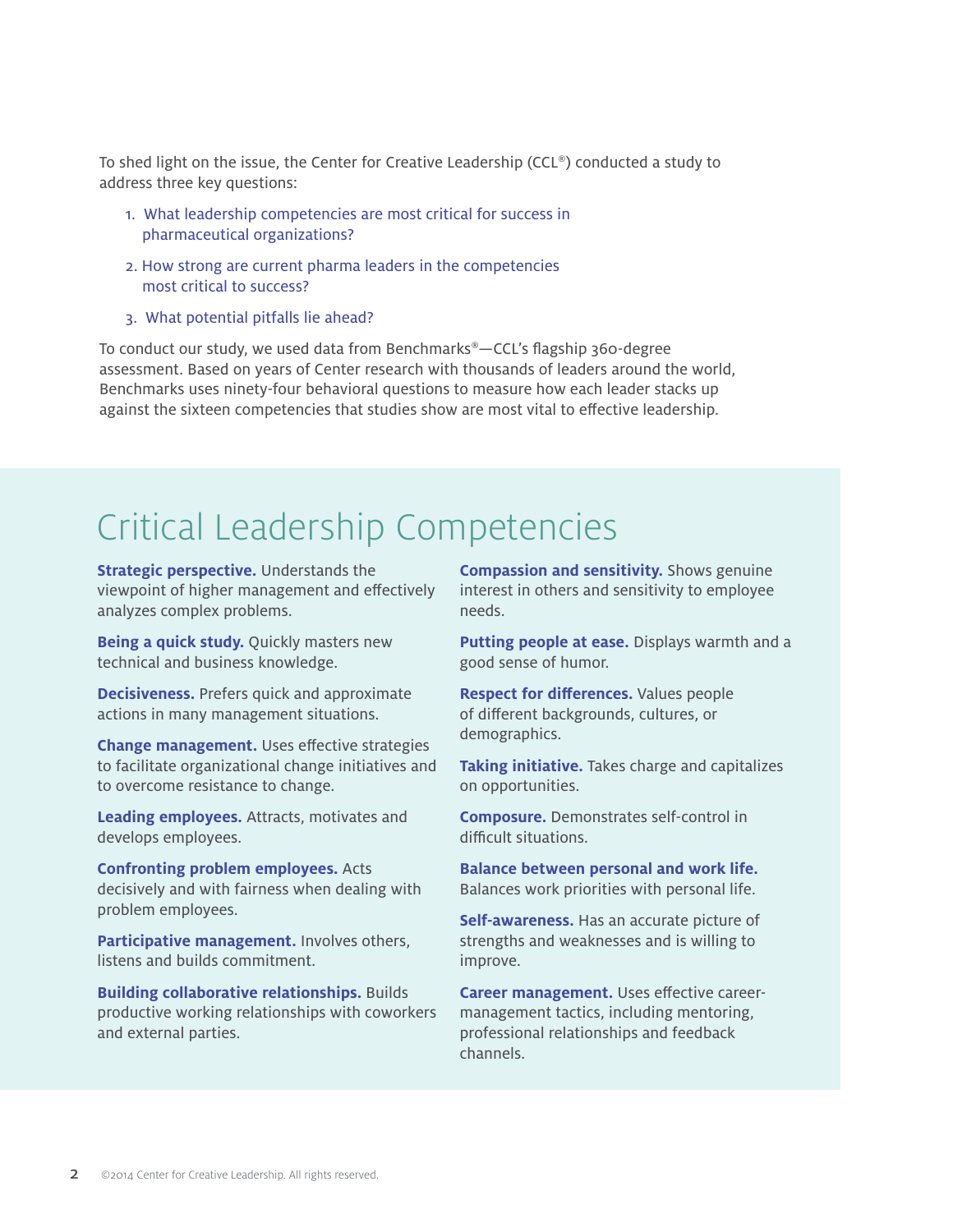

Benchmarks also explores the flip side of the equation—how each leader stacks up against the five factors our research shows are most likely to stall or derail a career:

# Common Derailment Factors

**Problems with interpersonal relationships.**  Ineffective at developing good working relationships with others.

**Difficulty building and leading a team.**  Exhibits problems when attempting to select, develop and motivate a team.

**Difficulty changing or adapting.** Shows resistance to change and to learning and developing from mistakes.

**Failure to meet business objectives.** Finds it difficult to follow up on promises and complete a job.

**Too narrow a functional orientation.** Lacks the depth needed to manage outside of current function.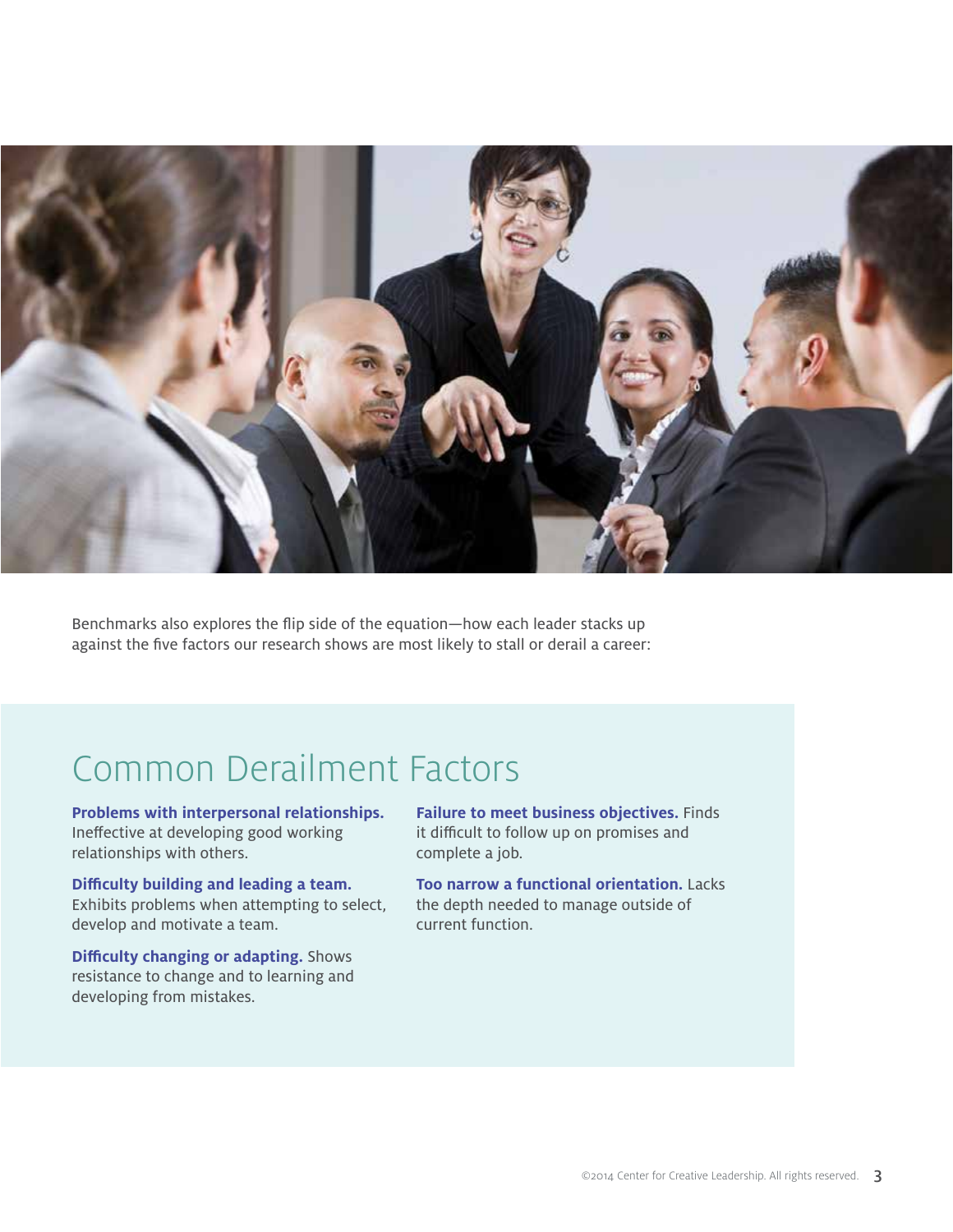# Critical Leadership Competencies

### **Question 1: What leadership competencies are most critical for success in pharmaceutical organizations?**

To answer the first of our questions about leadership in the pharmaceutical industry, we looked at the relative ratings current pharma executives gave when asked to rank the sixteen Benchmarks competencies according to how important each was for success.

Among the key findings from our study:

**Building collaborative relationships was rated as the most important quality needed for effective leadership.** It topped the list for 90% of the pharma executives who provided Benchmarks performance data on leaders in their organizations.

Partnerships and collaborations are the rule rather than the exception they once were in the pharmaceutical sector. Companies are looking for leadership that can leverage relationships across industry, government, healthcare professionals, and patients. Building collaborative relationships is a key competency to thriving in this new environment.

The top eight competencies shown below were each endorsed by the majority of respondents who work in the pharmaceutical sector. Putting people at ease is considered lowest in importance—perhaps an expected result in light of the significant challenges the industry now faces.

#### **Top 8 Leadership Competencies**

Building a collaborative relationship Strategic perspective Taking initiative Participative management Leading employees Change management Decisiveness Being a quick study

**Bottom 8 Leadership Competencies**  Composure Self-awareness Respect for differences Career management Compassion and sensitivity Balance between personal and work life Confronting problem employees Putting people at ease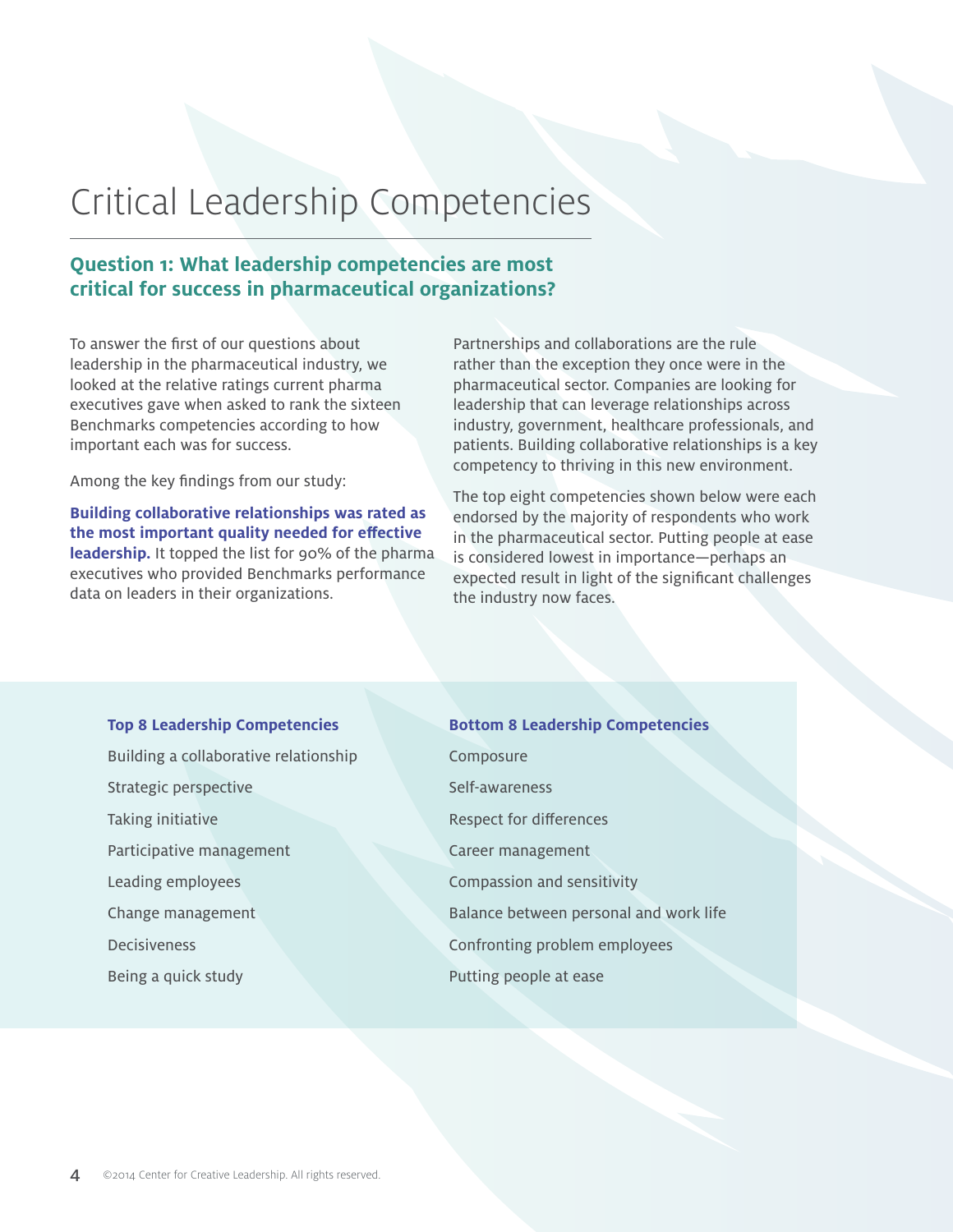# Current Strengths

### **Question 2: How strong are current pharma leaders in the competencies most critical to success?**

To answer our second question we looked at our Benchmarks data from two different perspectives. First we averaged the Benchmarks competency scores given to pharma leaders by 3,563 of their coworkers. The scores range from one (not a strength) to five (a clear strength). Next we looked at how those averages stack up against the competencies rated most important for success.

Among the key findings from our study:

Current pharma leaders were rated lowest on their ability to confront problem employees. Respect for differences, putting others at ease and being a quick study were rated clear strengths—but are not among the top-rated competencies judged vital to success. The most important capability of all—building relationships—received the sixth-lowest score. **Leaders clearly are underperforming in many of the skills areas deemed most important to the industry.** 

|  |  | ۰. |  |
|--|--|----|--|

| Competency                             | <b>Co-workers ratings</b> | <b>Importance rank</b>  |
|----------------------------------------|---------------------------|-------------------------|
| Respect for differences                | 4.35                      | 11                      |
| Putting people at ease                 | 4.26                      | 16                      |
| Being a quick study                    | 4.20                      | 8                       |
| Strategic perspective                  | 4.16                      | $\overline{2}$          |
| Taking initiative                      | 4.15                      | $\overline{\mathbf{3}}$ |
| <b>Decisiveness</b>                    | 4.14                      | $\overline{7}$          |
| Composure                              | 4.05                      | 9                       |
| Compassion and sensitivity             | 4.04                      | 13                      |
| Career management                      | 4.04                      | 12                      |
| Participative management               | 4.02                      | $\overline{4}$          |
| Building collaborative relationships   | 4.01                      | $\mathbf{1}$            |
| Change management                      | 4.00                      | 6                       |
| Leading employees                      | 3.97                      | 5                       |
| Self-awareness                         | 3.96                      | 10 <sup>°</sup>         |
| Balance between personal and work life | 3.93                      | 14                      |
| Confronting problem employees          | 3.78                      | 15                      |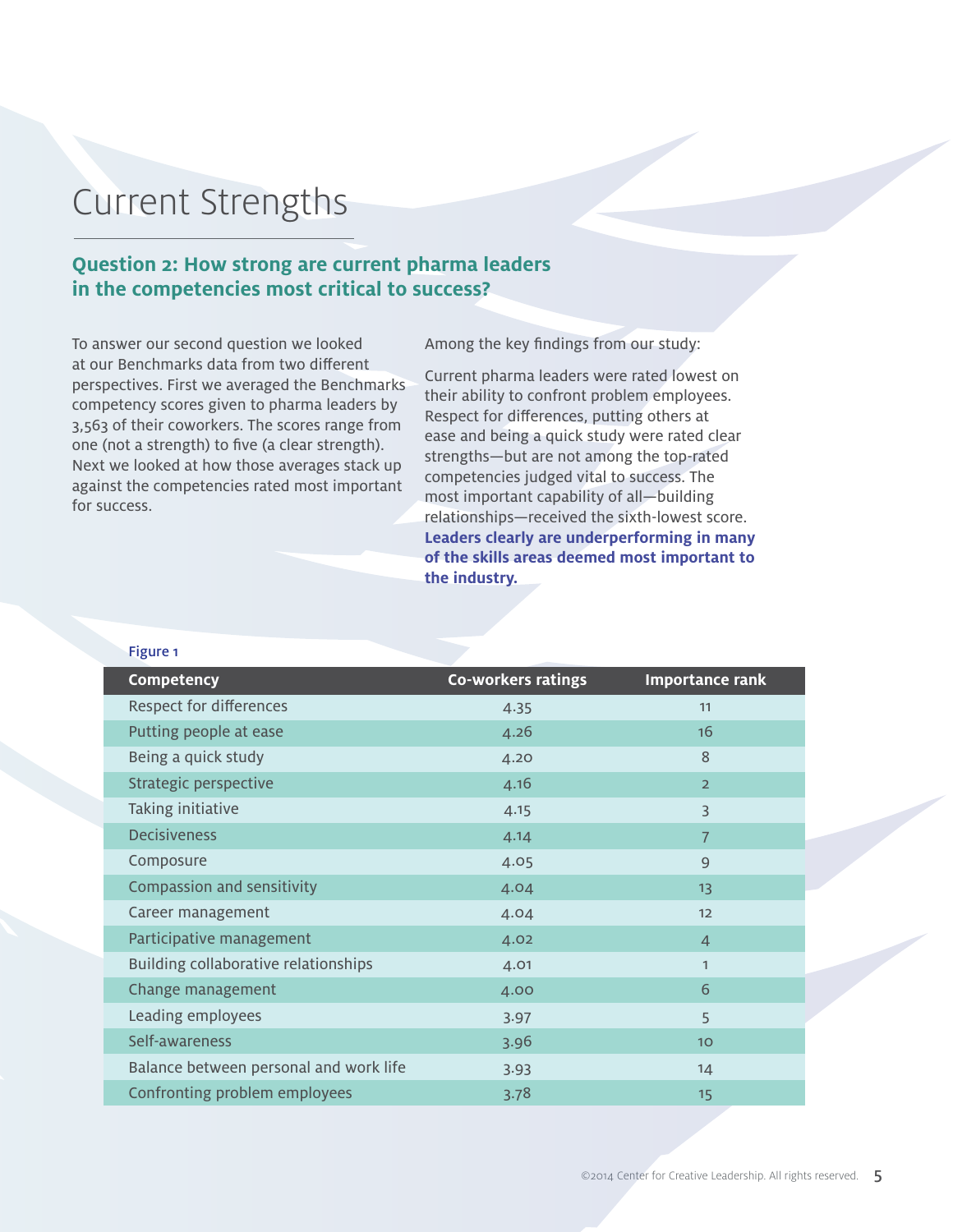# Potential Pitfalls

### **Question 3: What potential pitfalls lie ahead?**

For more than two decades, CCL researchers have been exploring why many a promising career suddenly comes to a halt. We have closely followed leaders who were identified early in their career as having significant potential, but who stalled before fulfilling those expectations. Some reached a plateau or were demoted. Others had their responsibilities reduced, retired early, or lost their job. Regardless of the form it takes, **career derailment has significant direct and lost-opportunity costs for an organization, as well as a devastating impact on the individual involved.**

Our research shows there are five dominant derailment characteristics that have remained constant over time and across cultures:

- 1. Problems with interpersonal relationships
- 2. Failure to meet business objectives
- 3. Inability to build and lead a team
- 4. Inability to change or adapt during a transition
- 5. Overly narrow functional orientation

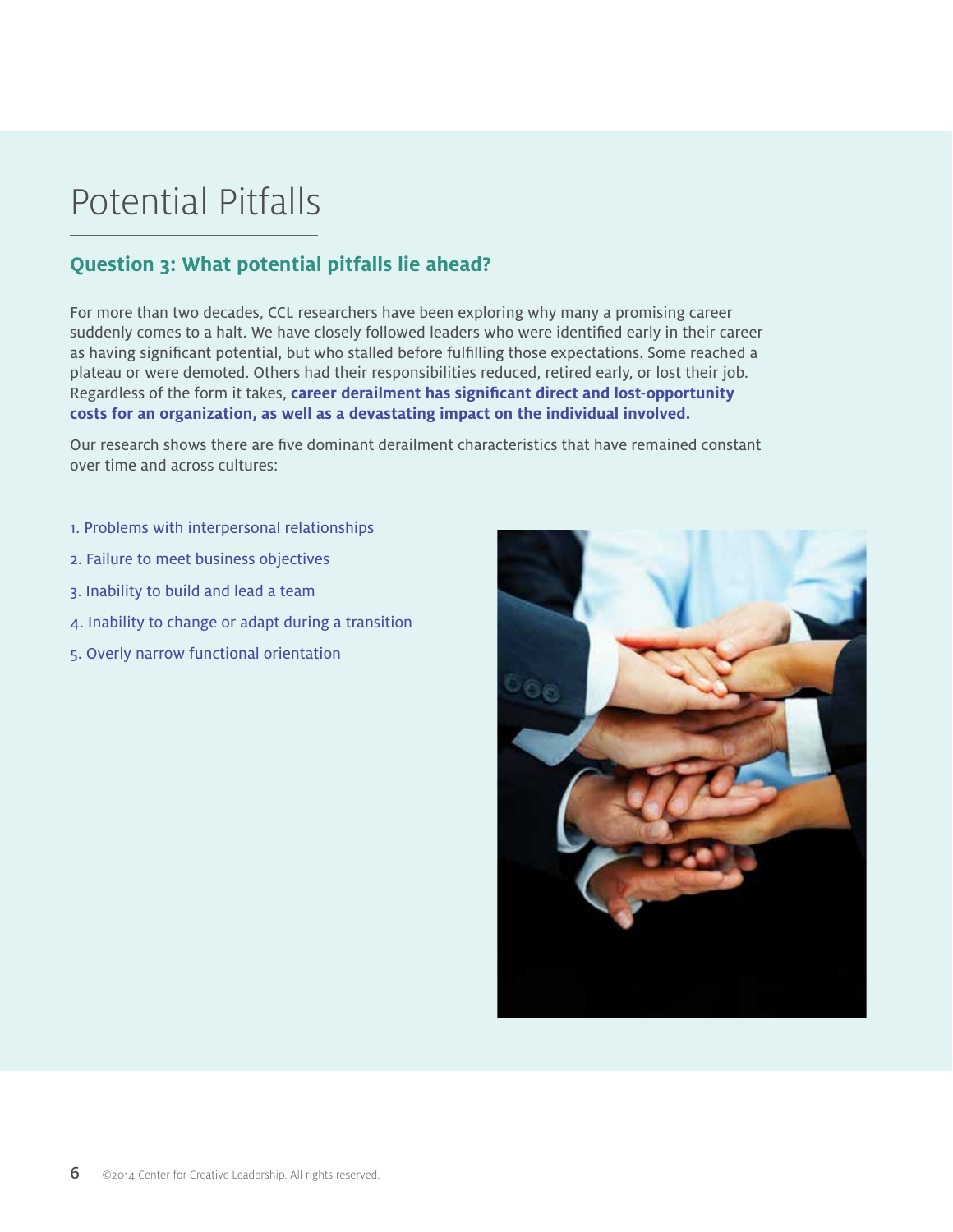CCL's Benchmarks instrument assesses the degree to which leaders may be experiencing one or more of the derailment factors so that we can flag potential problems—hopefully before they have an irreparable impact on the leader's career.

Among the key findings from our study:

**Our study shows the greatest potential derailment factor for pharma executives is "having too narrow a functional orientation."** Having a narrow exposure is a characteristic often found in leaders who have risen up the ranks through sales, research, or some other functional "silo." These individuals may struggle when asked to take on a more general leadership role.

There can be a decided organizational pressure to keep top functional performers focused on their area of expertise. In addition, those same top performers may themselves prefer to remain in their functional comfort zone. But to fulfill the promise of a leader's potential, **it is critical to have developmental assignments that broaden experience.**

Organizations can help leaders avoid this derailment factor by offering and encouraging "zigzag" career paths that feature lateral plus vertical movement. **Moving to different areas within the organization can help a manager develop a broader perspective and learn how to build relationships with different people in different ways—before it becomes a job expectation.**

|  | ۰.<br>w |  |
|--|---------|--|

| <b>Derailment Factor</b>                  | Rating* |
|-------------------------------------------|---------|
| Too narrow functional orientation         | 1.83    |
| Difficulty building a team                | 1.72    |
| Failure to meet business objectives       | 1.64    |
| Difficulty changing or adapting           | 1.61    |
| Problems with interpersonal relationships | 1.58    |

\*Unlike the leadership *competencies* assessed in Benchmarks, the questions pertaining to *derailment* are worded negatively. A score of five indicates a highly negative response. Lower scores are preferred.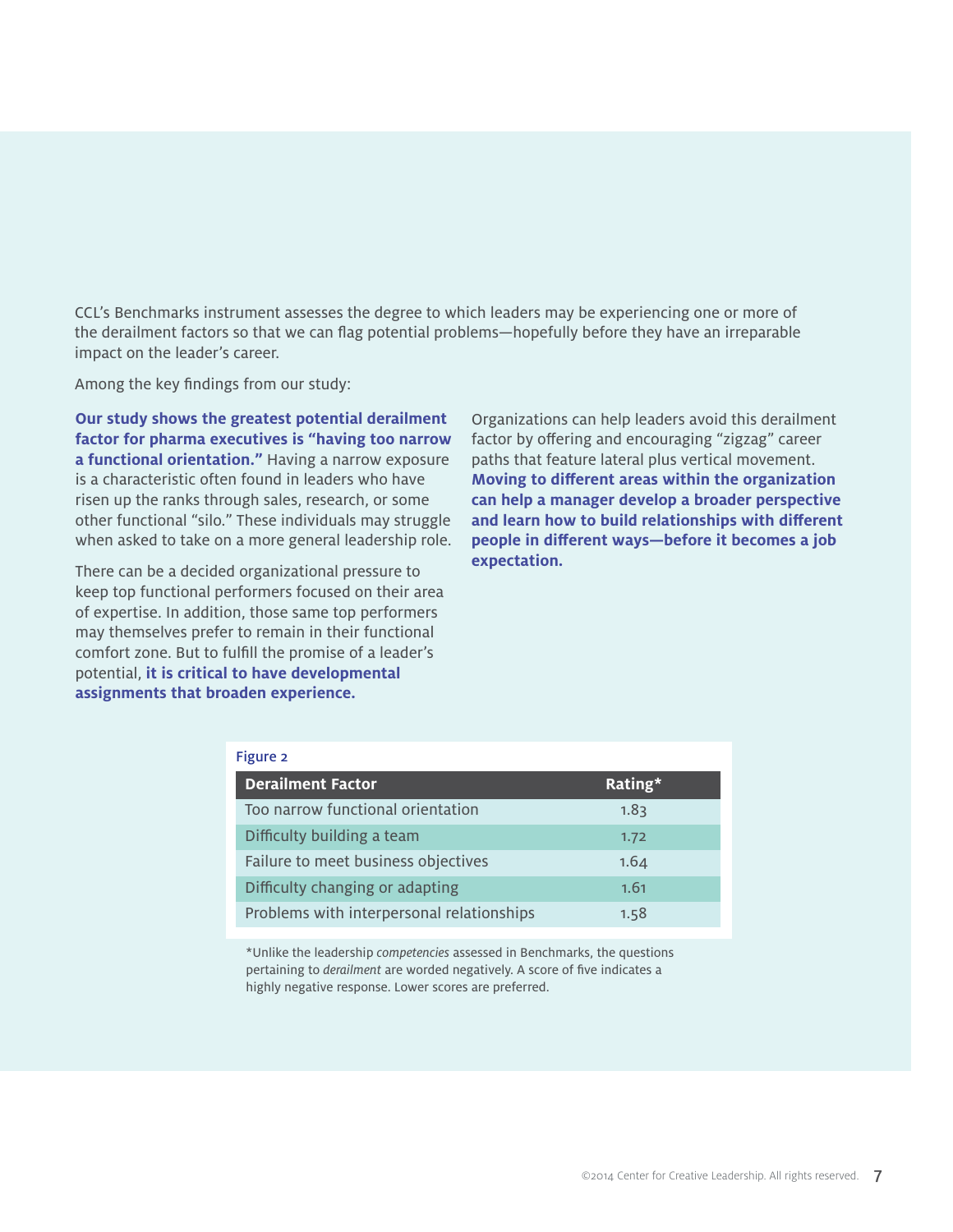# Solutions: Investing in Leadership Development

Investing in leadership development is more critical for today's pharmaceutical organizations than ever before. The glimpse our study provides of the current state of leadership in the pharma sector supports that need. In particular, there are six high-priority areas that are prime targets for performance development and support.

### **Priority 1: Building Collaborative Relationships.**

Managers who have high competence in this skill build productive working relationships with coworkers and external parties.

Characteristics of a manager who is effective at building collaborative relationships:

- Relates to all kinds of people.
- Treats people fairly.
- Gains support and trust of peers, higher management and customers.
- Uses good timing when negotiating with others.
- Can settle problems internally and externally.

To improve the collaborative relationship skills:

- Develop employee performance standards, metrics and feedback processes so managers understand the importance of building relationships.
- Look for reputable leadership development programs for managers to attend.
- Offer team-building exercises.
- Volunteer to facilitate meetings where a conflict needs to be resolved.
- Explore supports and barriers to building trust.
- Share examples and study organizations that have successfully embraced change and made it a competitive advantage.
- Encourage and foster a "learning from experience" organizational culture.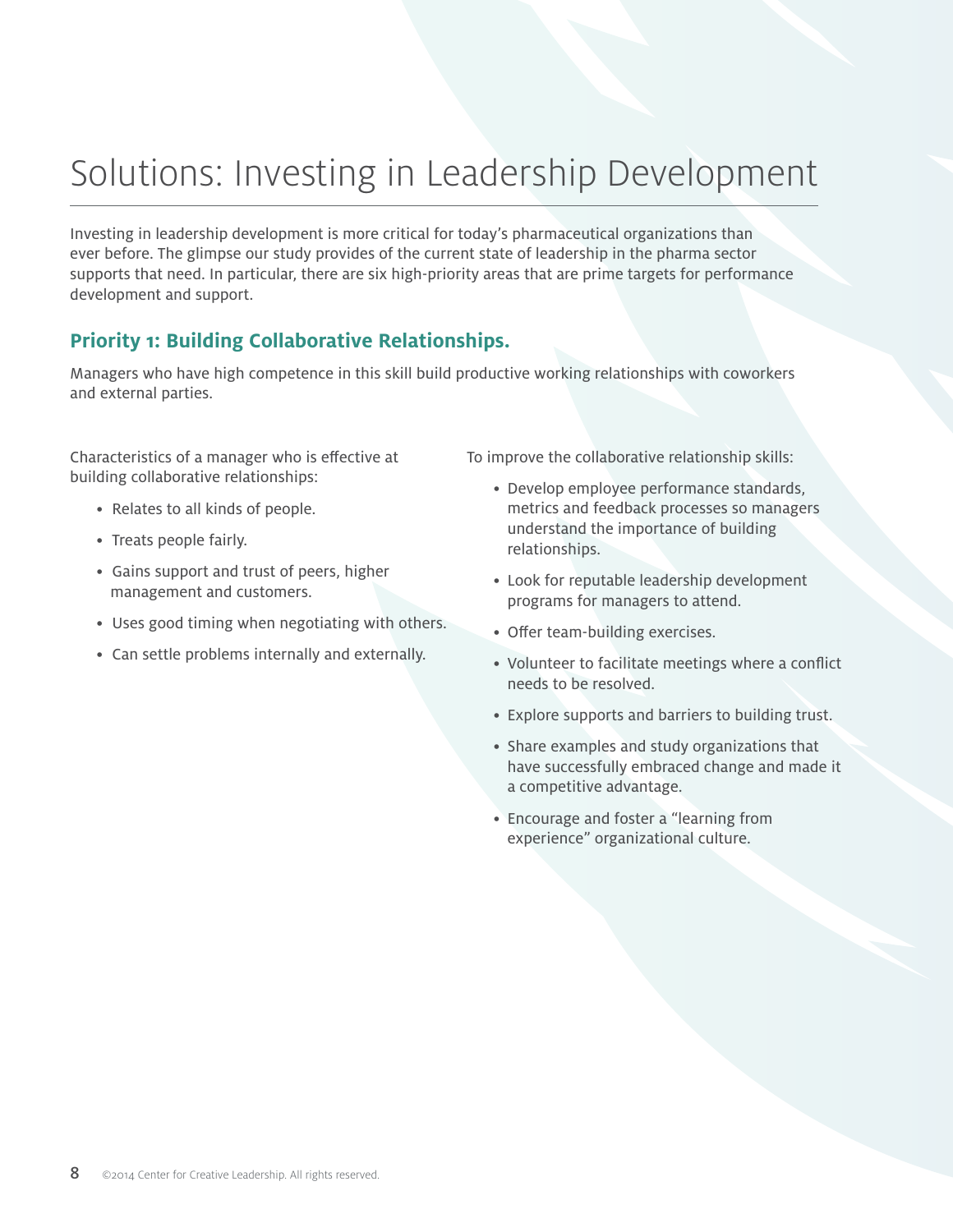### **Priority 2: Strategic Perspective.**

Managers with a strong strategic perspective understand the viewpoint of higher management and can effectively analyze complex problems.

Characteristics of a leader with a strong strategic perspective:

- Understands how higher management works.
- Builds good relationships with a variety of stakeholders and with those up the chain of command.
- Interacts comfortably with executives.

To improve the strategic perspective of your organization's leaders:

- Suggest that managers meet and interact with senior management in informal settings.
- Encourage managers to seek and integrate input from stakeholders.
- Suggest managers go to the toughest senior officer first to get informal buy-in before approaching the whole management team.
- Advise managers to seek a confidant or mentor from top management.

### **Priority 3: Taking initiative. Managers who take initiative are able to take charge, yet are open to learning from others.**

Characteristics of an initiative-taking leader:

- Is prepared to seize opportunities when they arise.
- Can effectively lead an operation from its inception through to completion.
- Is creative or innovative.

To improve the initiative of your organization's leaders:

- Help managers identify best practices for getting work done efficiently and effectively.
- Help managers adopt a "can-do" attitude when faced with challenges.
- Support managers by encouraging them to get involved in activities that make them feel excited and motivated.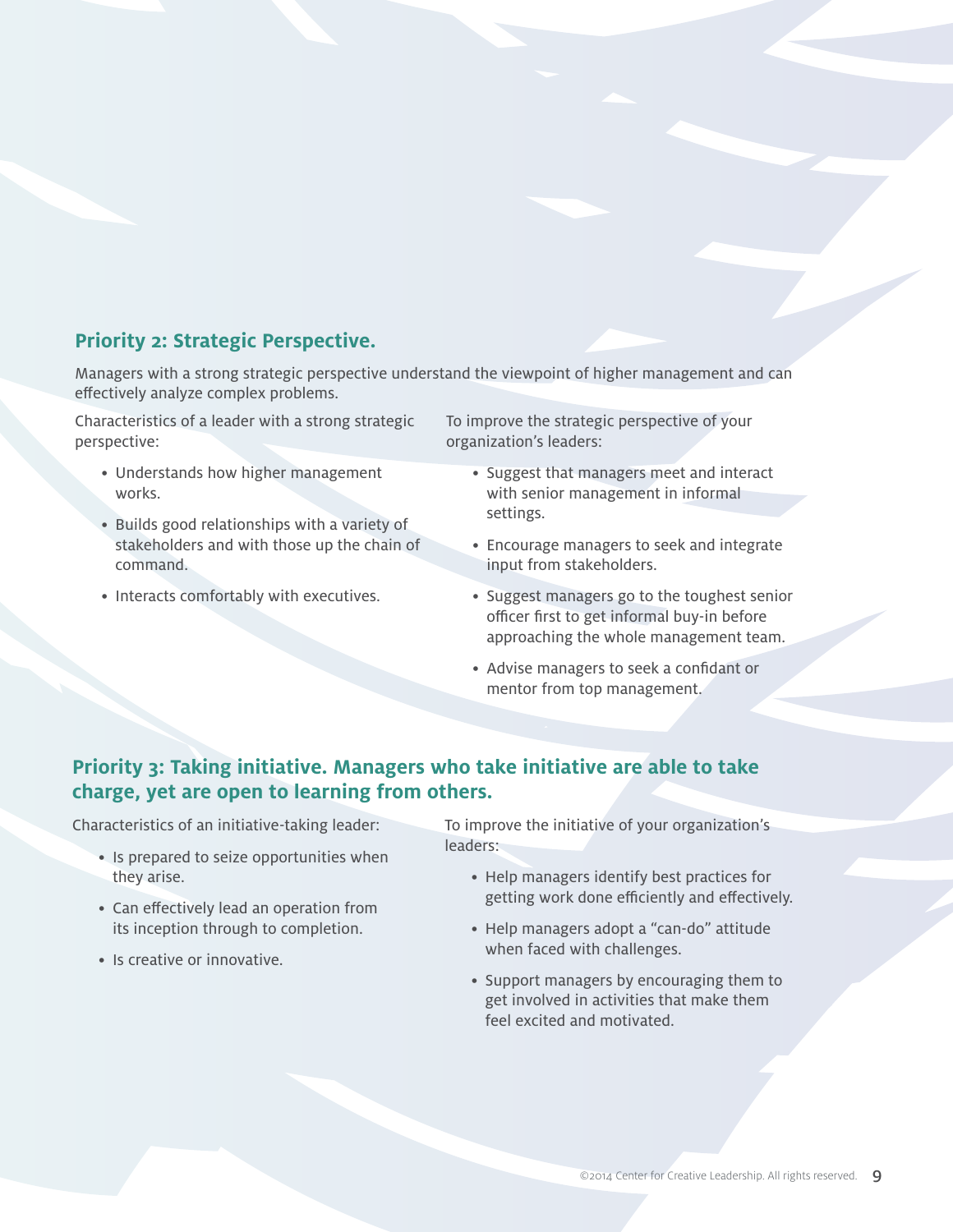### **Priority 4: Participative management. Managers who involve others in critical initiatives.**

Characteristics of a participative leader:

- Is open to others' input.
- Gains commitment before implementation.
- Encourages others to share ideas.
- Listens to others.
- Involves others before developing a plan of action.

To improve the participative management in your organization's leaders:

- Encourage managers to involve employees in setting departmental goals and objectives. Track results and reward employees for their contribution to the success of their team.
- Instruct managers on communication/ listening skills.
- Educate employees about appropriate non-verbal behavior.

### **Priority 5: Leading Employees.**

Leaders who are skilled at directing and motivating people are a vital component of any successful organization.

Characteristics of a leader who is strong in leading employees:

- Delegates important tasks, not just things he/she doesn't want to do.
- Provides prompt feedback, both positive and negative.
- Pushes decision-making to the lowest appropriate level and develops employee confidence.
- Acts fairly and does not play favorites.
- Uses knowledge base to broaden the range of problem-solving options for direct reports.
- Explains, answers questions, and patiently listens to concerns when implementing a change.
- Interacts with staff in a way that develops motivation.
- Actively promotes direct reports to senior management.
- Develops employees by providing challenges and opportunities.
- Sets a challenging climate to encourage individual growth.
- Rewards hard work and a dedication to excellence.
- Finds and attracts highly talented and productive people.

To improve employee leadership capabilities within your organization:

- Implement 360-degree leadership development assessment in order to determine the leadership gap in your own organization.
- Develop best practices, launch internal groups to share experiences and create forums to share lessons learned.
- Develop library of leadership-related material.
- Develop mentoring programs for specific leaders who need support.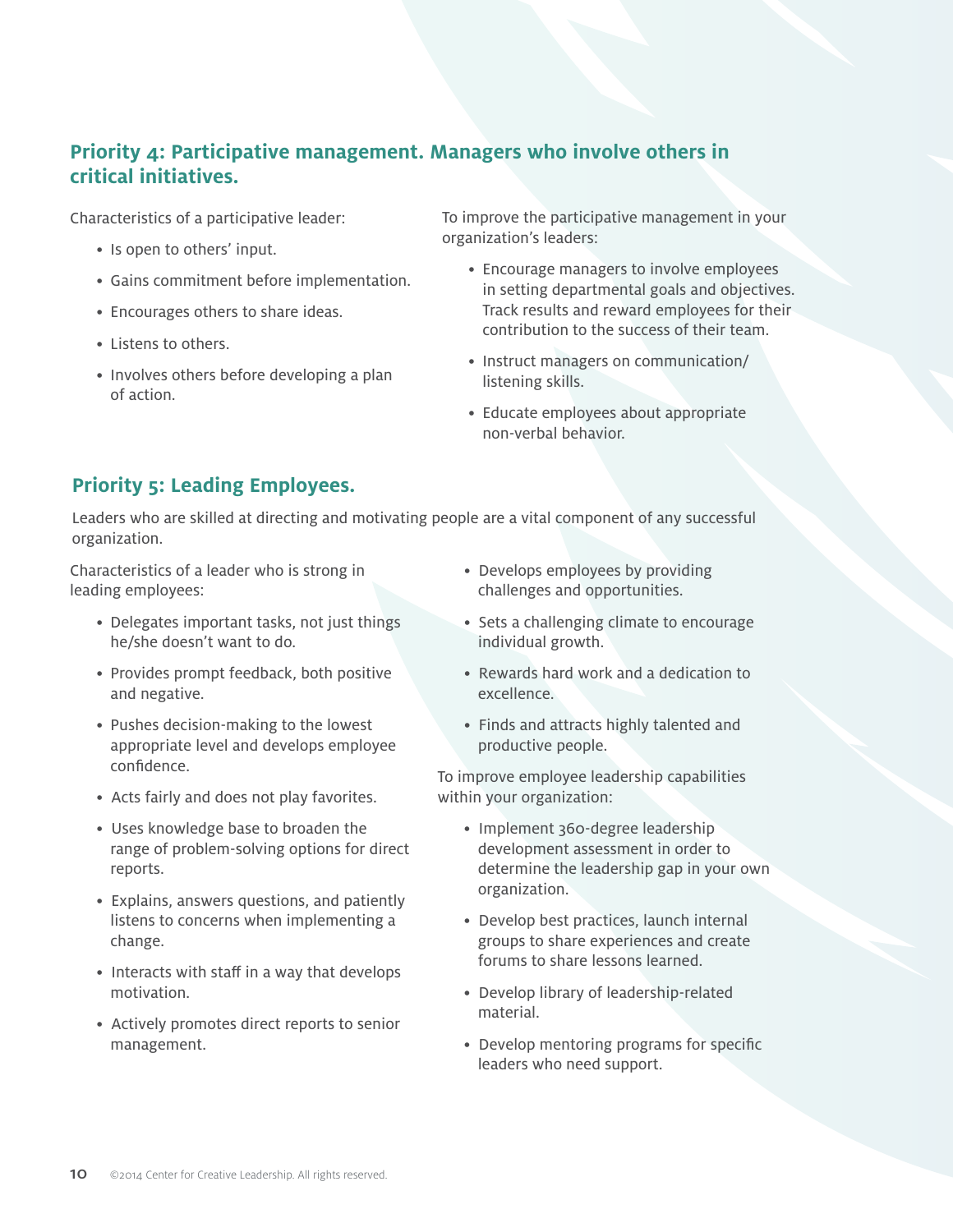### **Priority 6: Change Management.**

Managers who can manage change well use effective strategies to make it easier for the organization and its people to adapt.

Characteristics of a leader strong at change management:

- Views change positively.
- Adapts plans as necessary.
- Manages resistance to change.
- Adapts to changing external pressures faced by the organization.
- Involves others in the design and implementation of change.

To improve the ability of your organization's leaders to manage change:

- Offer change-management classes.
- Train managers on the points of resistance to change and how to manage them.
- Emphasize positive outcomes of change.
- Encourage managers to involve others in decision-making during organizational change.
- Encourage innovation throughout the organization.

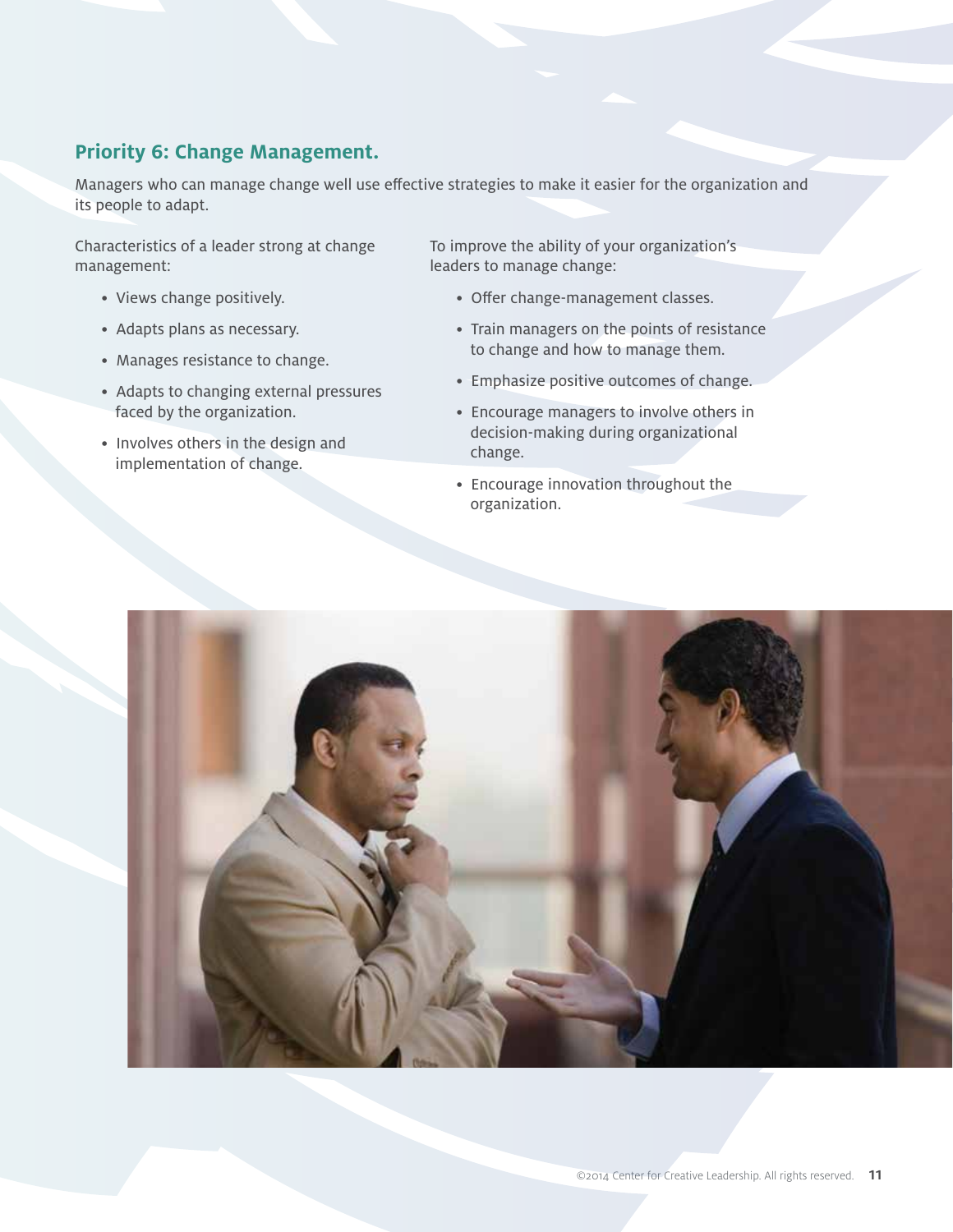# Leadership Development Solutions from CCL

With four decades of research and real-world experience involving thousands of pharmaceutical leaders around the globe, CCL is uniquely positioned to design and deliver leadership development initiatives for companies in the pharmaceutical sector. Our Global Pharmaceutical Leadership Solutions accelerate business results by targeting specific areas that can serve as levers for change in your organization. Our four-part leadership development program includes:

### **1. Custom Pharmaceutical Leadership Solutions. We offer a number of courses specifically tailored for leaders in pharma industry:**

#### **• Creative Collaboration**

This two-and-a-half-day program for crossfunctional or multidisciplinary teams (e.g., product launch teams) aims to enhance collaboration and the ability to achieve strategic objectives.

#### **• Strategy Implementation Team**

This five-day program provides a framework for strategic leadership and addresses the core individual and team competencies needed to tackle strategic initiatives successfully.

#### **• Women's Leadership Development** This five-day program for director-level women addresses the unique challenges women face as they progress in their careers. It deals both with issues of worklife integration and with gender-related organizational challenges. We take a holistic approach that encompasses each participant's personal and work life.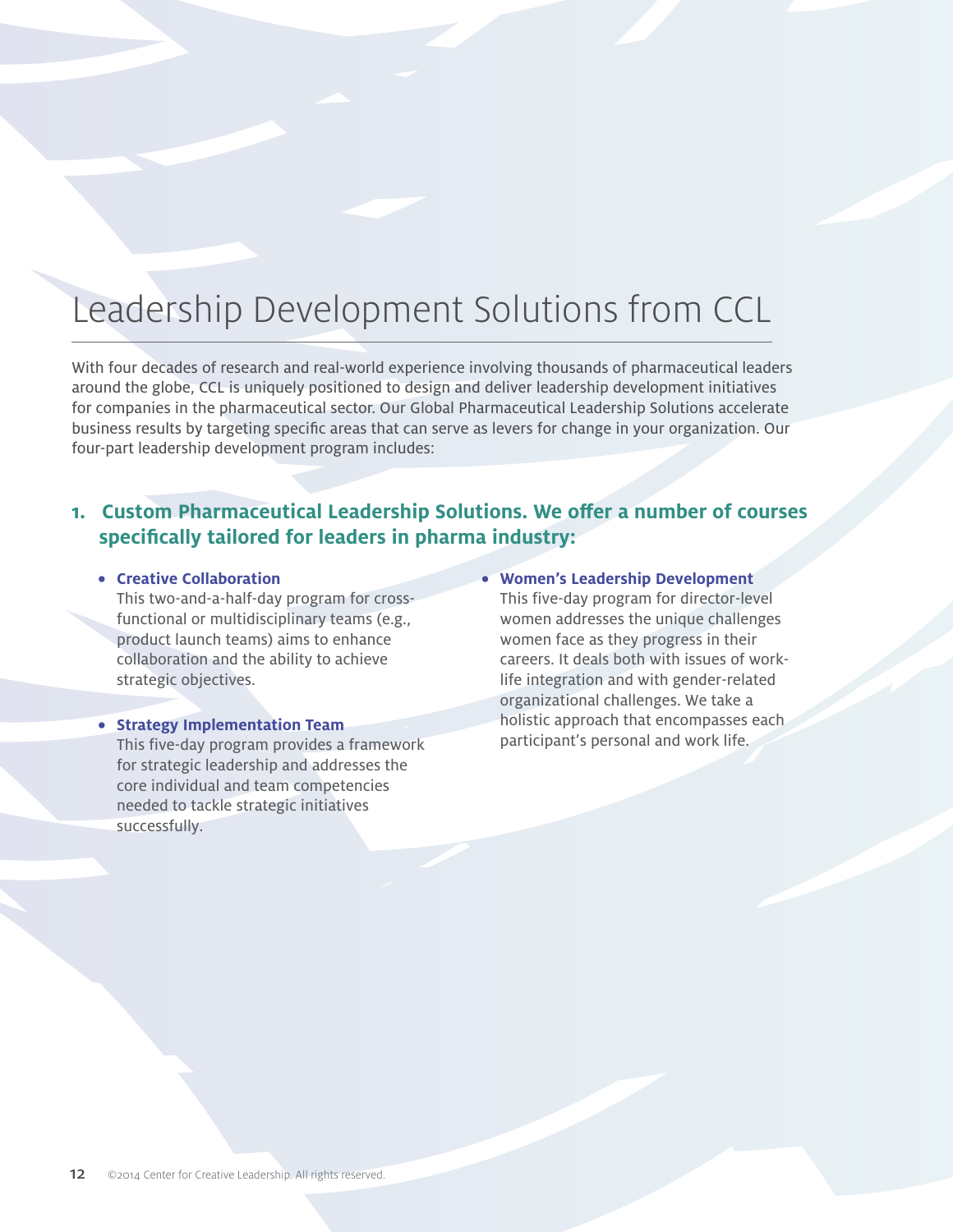

#### **2. Open-Enrollment Programs**

Great leaders are a magnet for top talent and create the culture of performance your organization needs to accelerate results. Grounded in ongoing research and forty years of experience developing successful leaders, CCL's open-enrollment programs target the real-world challenges unique to each level of leadership—whether a leader is just starting out or running a global organization.

### **3. Executive Coaching Solutions**

Steeped in both research and practical know-how, CCL's leadership coaching can help your team master new attitudes and behaviors and achieve more than you ever imagined. Our individual, team and group-focused leadership coaching solutions can make a difference at all levels of the organization, from a first-time manager to your CEO.

#### **4. Assessments**

CCL pioneered the use of assessments and feedback in leadership development. Our expertise, customized services and state-of-the-art, research-based, 360-degree assessment tools have earned the trust of thousands of HR professionals and consultants.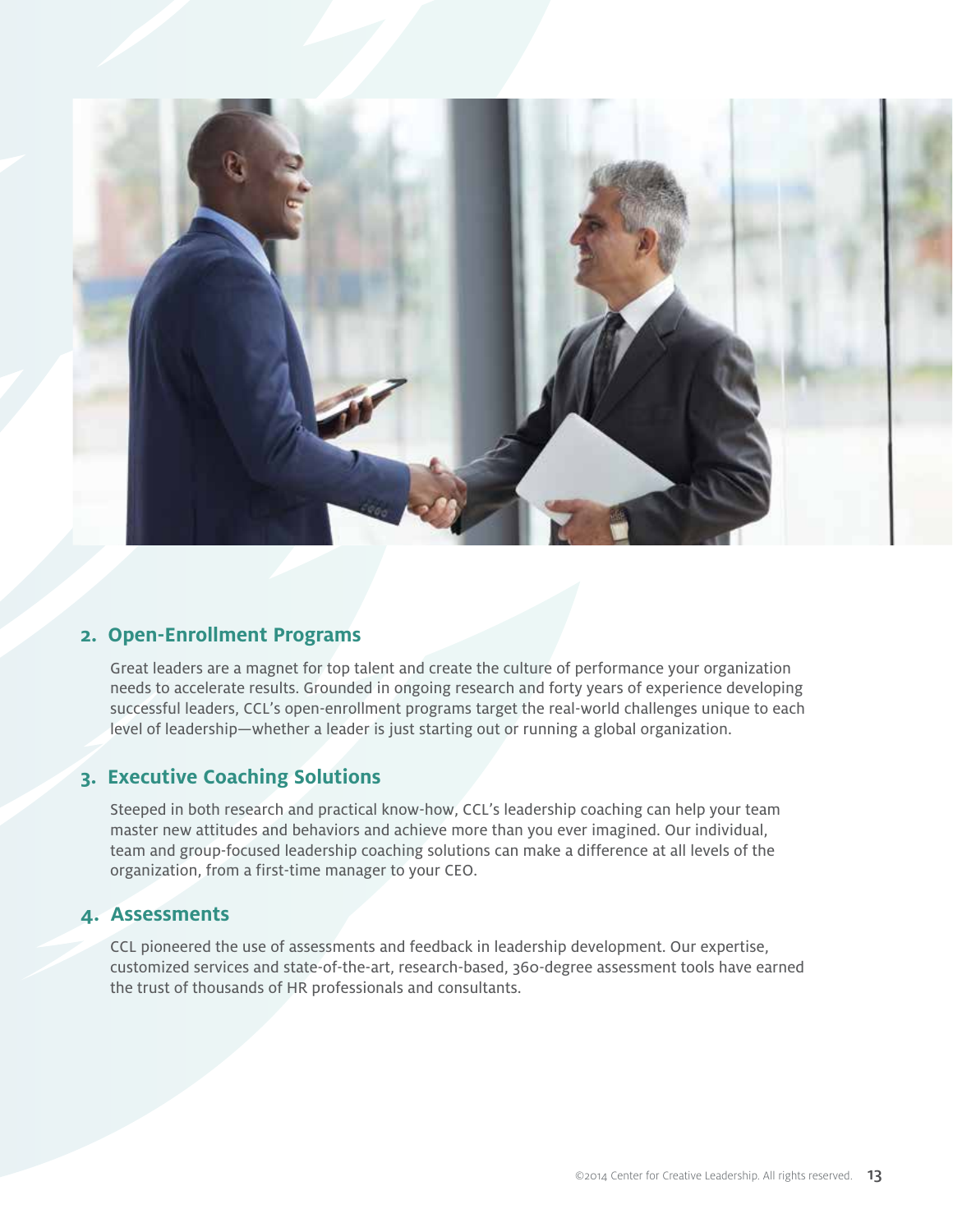# Conclusion

CCL's research was designed to answer basic questions about the present state of leadership in the pharmaceutical sector. We found there are significant gaps in many key capabilities that are critical to success.

Pharma organizations that survive and thrive will develop these important leadership competencies and will prepare their leadership team to handle the performance challenges inherent in the 21st century trends the industry faces—from healthcare reform, a struggling economy, and global competition . . . to technological advances, partnerships and alliances, and diversity in the workplace.

We hope the information provided in this white paper can help you facilitate conversations about the leadership capacity of your own organization and help you determine how aligned your leaders are with the competencies vital to your current and future success.

# About the Research

Findings presented in this white paper are based on data from over 300 pharmaceutical managers and 3,563 of their coworkers who completed our Benchmarks® assessment tool between October 2010 and October 2014. Seventy-four percent of the respondents represent upper management from thirty-seven different pharmaceutical organizations. On average the assessment-taker was forty-two years old. Fiftytwo percent were female and 33% had masters degrees.

Benchmarks is a 360-degree survey that measures sixteen skills and perspectives that are critical for success, as well as five that are possible career derailers.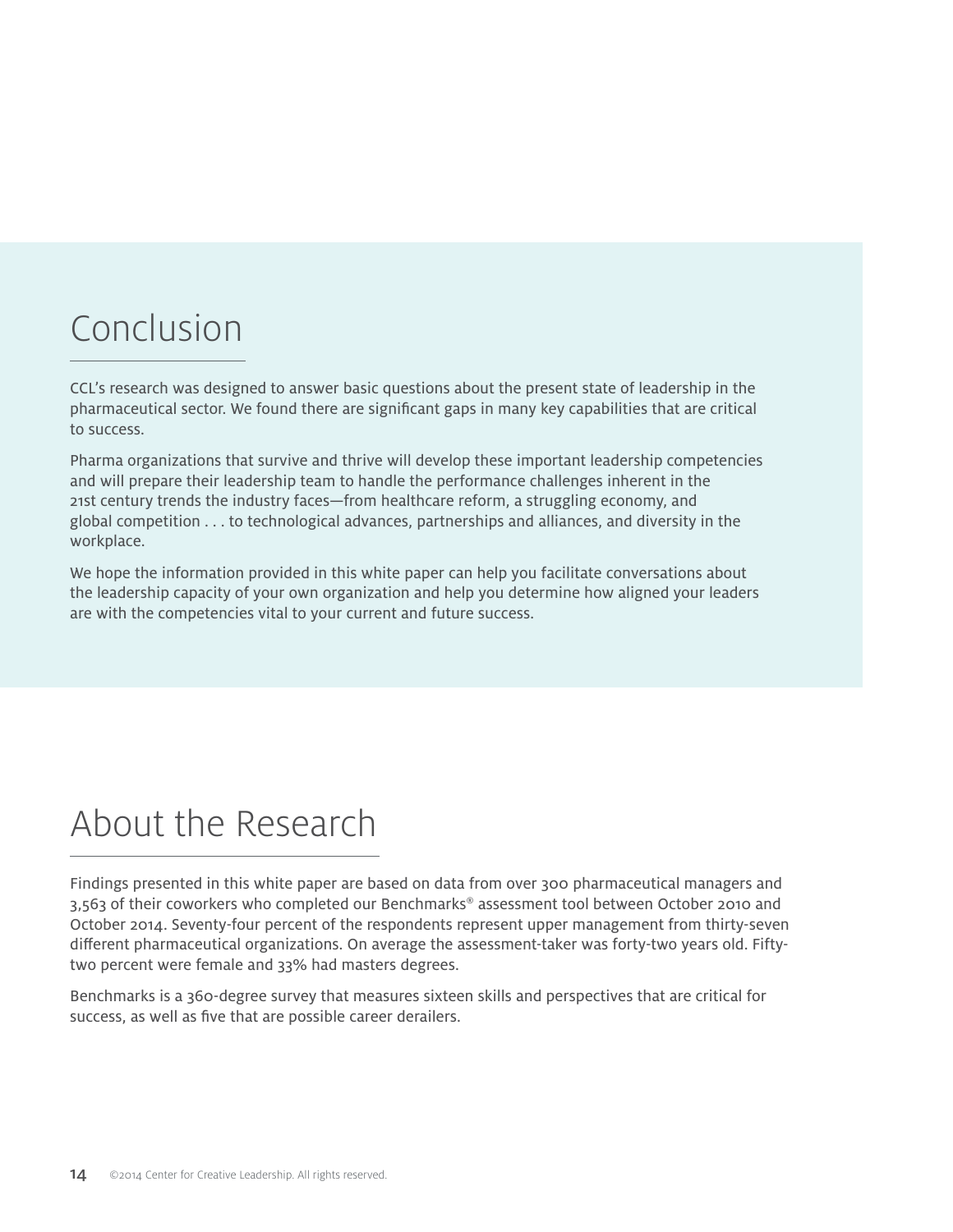# Resources

#### **Leading Employees**

Hart, W. (2011). *Feedback in performance reviews.* Greensboro, NC: CCL Press.

Naudé, J., & Plessier, F. (2014). *Becoming a leader-coach: A step-by-step guide to developing your people.* Greensboro, NC: CCL Press. Smith, R., & Campbell, M. (2011). *Talent conversations: What they are, why they're crucial, and how to do them right.* Greensboro, NC: CCL Press.

Turregano, C. (2013). *Delegating effectively: A leader's guide to getting things done.* Greensboro, NC: CCL Press.

#### **Strategic Perspective**

Criswell, C., & Cartwright, T. (2010). *Creating a vision.* Greensboro, NC: CCL Press.

Hughes, R. G., Beatty, K. C., & Dinwoodie, D. L. (2014). *Becoming a strategic leader.* New York, NY: John Wiley & Sons.

Pasmore, W. (2009). *Developing a leadership strategy: A critical ingredient for organizational success.* (White Paper), Greensboro, NC: CCL Press.

Van Velsor, E. (2013). *Broadening your organizational perspective.* Greensboro, NC: CCL Press.

#### **Taking Decisive Action**

Cartwright, T. (2009). *Changing yourself and your reputation.* Greensboro, NC: CCL Press.

Hannum, K., & Hoole, E. (2009). *Tracking your development.* Greensboro, NC: CCL Press.

Mount, P., & Tardanico, S. (2014). *Beating the impostor syndrome.* Greensboro, NC: CCL Press.

#### **Change Management**

Dinwoodie, D., Criswell, C., Tallman, R., Willburn, P., Petrie, N., Quinn, L., McGuire, J., Campbell, M., & McEvoy, L. (2014). *Transformational change: An ecosystem approach.* (White Paper), Greensboro, NC: CCL Press.

Dinwoodie, D., Marshall, E., McCallian, R., Sereno, B., Shields, J., & Zhao, S. (2013). *Adapting to organizational change.* Greensboro, NC: CCL Press.

Scisco, P., McCauley, C. D., Leslie, J. B., & Elsey, R. (2014). *Change now! Five steps to better leadership.* Greensboro, NC: CCL Press.

#### **Composure**

Petrie, N. (2013). Wake up! The surprising truth about what drives stress and how leaders build resilience. (White Paper), Greensboro, NC: CCL Press.

Ruderman, M., Braddy, P. W., Hannum, K. M., & Kossek, E. E. (2013). *Managing your whole life.* Greensboro, NC: CCL Press.

Gentry, B., Hannum, K., Livers, A., Van Stichel, H., Wilson, M., & Zhao, S. (2013). *Interpersonal savvy: Building and maintaining solid working relationships.* Greensboro, NC: CCL Press.

#### **Building Collaborative Relationships**

Ernst, C., & Chrobot-Mason, D. (2011). *Boundary spanning leadership: Six practices for solving problems, driving innovation, and transforming organizations.* New York, NY: McGraw-Hill.

Horth, D. M., & Buchner, D. (2013). *Innovation leadership: How to use innovation to lead effectively, work collaboratively, and drive results.* (White Paper), Greensboro, NC: CCL Press.

Lee, L., Horth, D. M., & Ernst, C. (2012). *Boundary spanning in action: tactics for transforming today's borders into tomorrow's frontiers.* (White Paper), Greensboro, NC: CCL Press.

Willburn, P., & Cullen, K. (2013). *A leader's network: How to help your talent invest in the right relationships at the right time.* Greensboro, NC: CCL Press.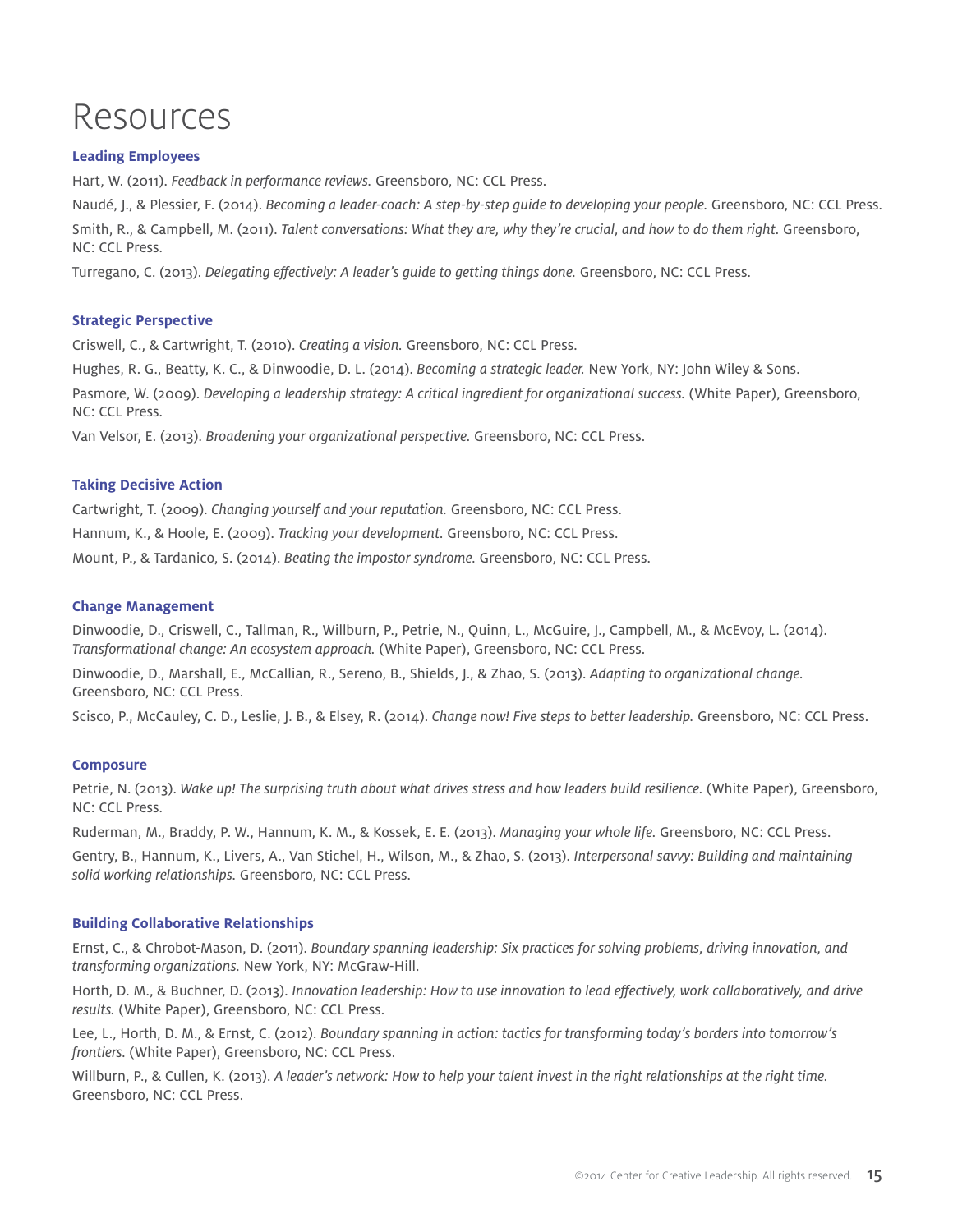16 ©2014 Center for Creative Leadership. All rights reserved.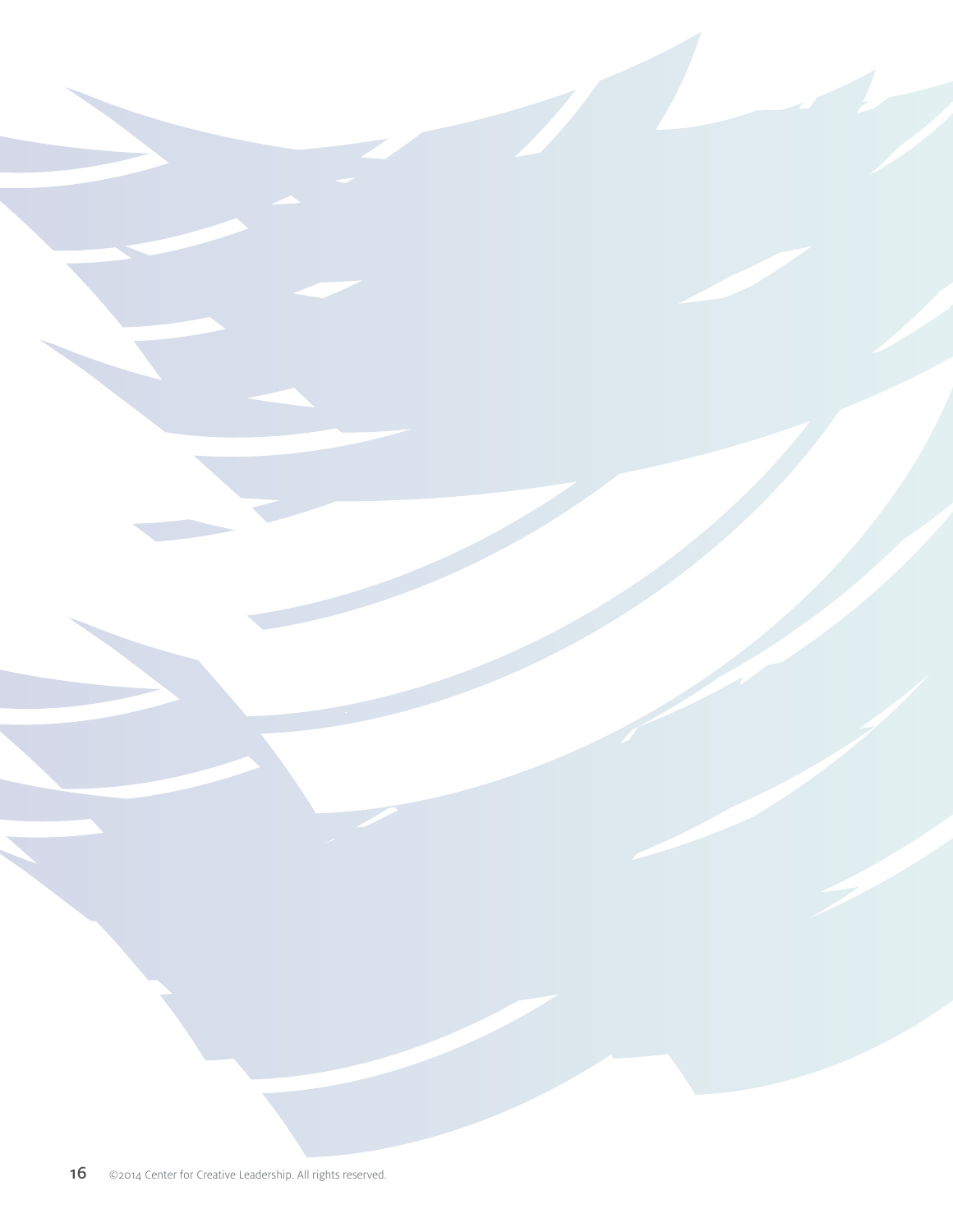## About the Authors

**Jean Brittain Leslie** is a Senior Fellow and Director of Applied Research Services at the Center for Creative Leadership (CCL®). In this role, she manages a global research team that designs and delivers a variety of research services and products. With twenty-five years of experience working at CCL, Jean has made numerous contributions in the areas of research, publication, product development, and training. She has published more than 75 pieces on leadership, derailment, 360-degree feedback, political skill, and cross-cultural issues—in the form of peer-reviewed articles, popular-press articles, book chapters, and books. Jean has also presented over fifty papers at professional conferences such as Academy of Management and the Society for Industrial and Organizational Psychologists. She received a BA in sociology from Elon University and an MA in sociology from the University of North Carolina at Greensboro.

**Kim Palmisano** is a Strategic Business Partner at the Center for Creative Leadership where she builds and manages relationships with a wide variety of clients in the pharmaceutical industry and other sectors. She brings to her role more than twenty years of experience in organizational development, training and sales, especially in the pharmaceutical and healthcare industries. Kim's experience includes developing and presenting courses for both corporate training and for college instruction.